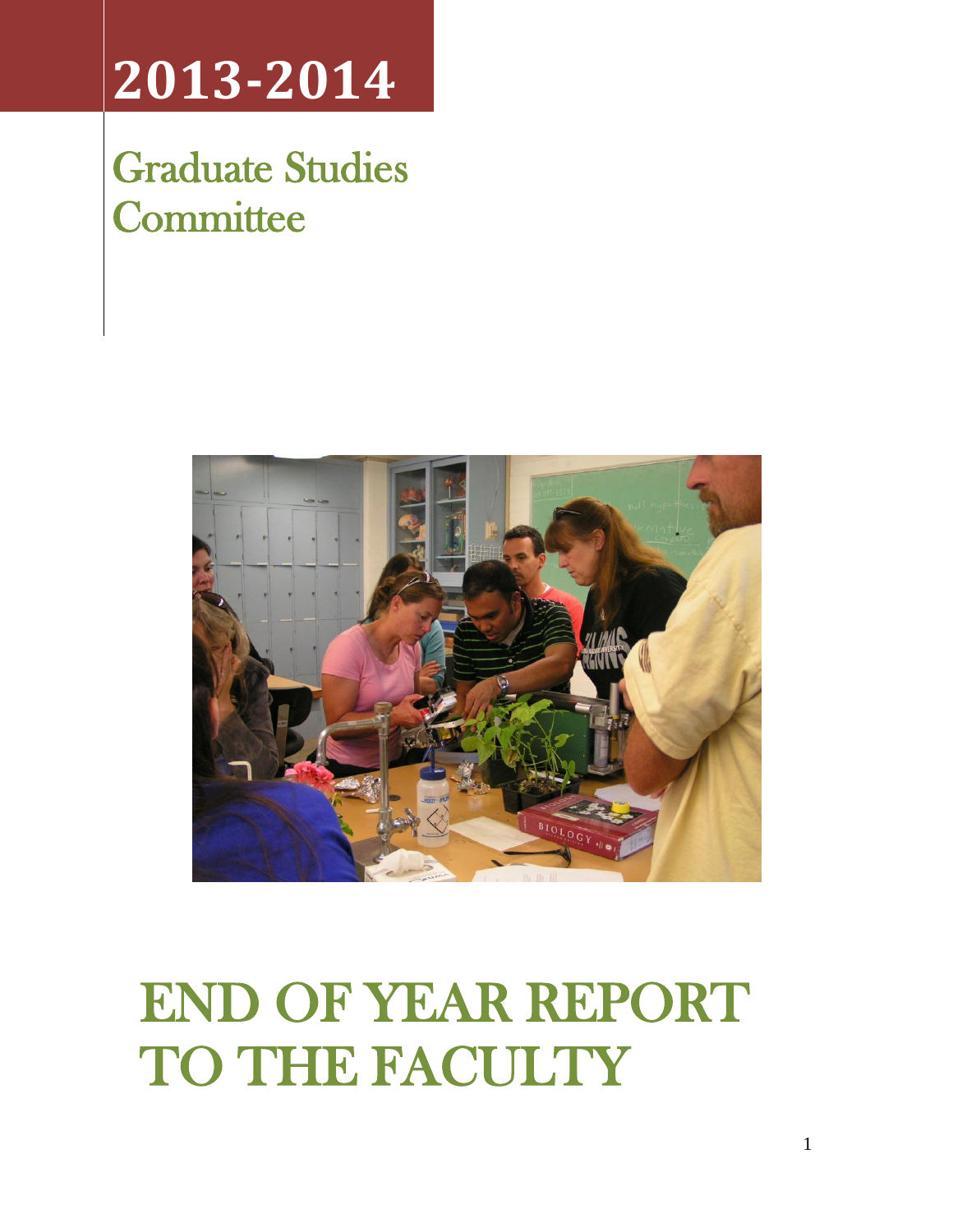## **Graduate Studies Committee Academic/ Catalog Actions Academic Year 2013-2014**

**Table of Contents**

**Graduate Studies Committee Membership Information Items Action Items Academic Programs End of Year Highlights Department of Biology Fermanian School of Business School of Education School of Nursing School of Theology and Christian Ministry**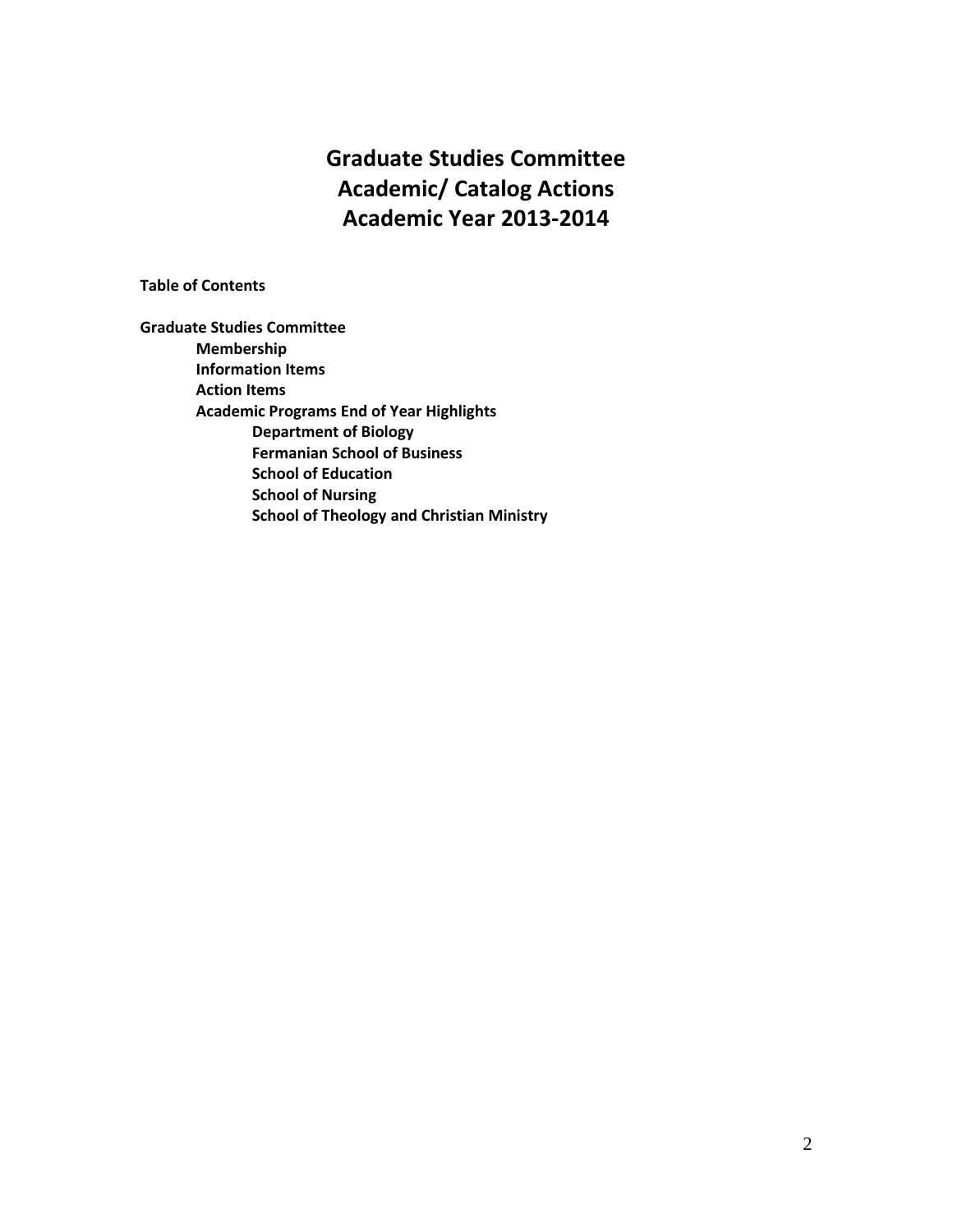## **Graduate Studies Committee**



**Bakersfield Regional Canter**

## **Graduate Studies Committee Membership:**

Kerry Fulcher, Provost Holly Irwin, Chair Mark Pitts (Proxy for Provost) Walter Cho (2014) Phyllis Fox (2016) Kim Hogelucht (2016) Dean Nelson (2015) Larry Rankin (2015) Cindy Swann (2014) Dione Taylor (2014) Elizabeth Apodaka (Graduate Student Representative)

## **Graduate Studies Committee Information Items**

- 1.
- 2. Graduate Studies Committee Summer Committee Membership Kerry Fulcher, Mark Pitts, Holly Irwin, Phyllis Fox, Cindy Swann

## **Graduate Studies Committee Action Items**

**Actions requiring full-faculty approval**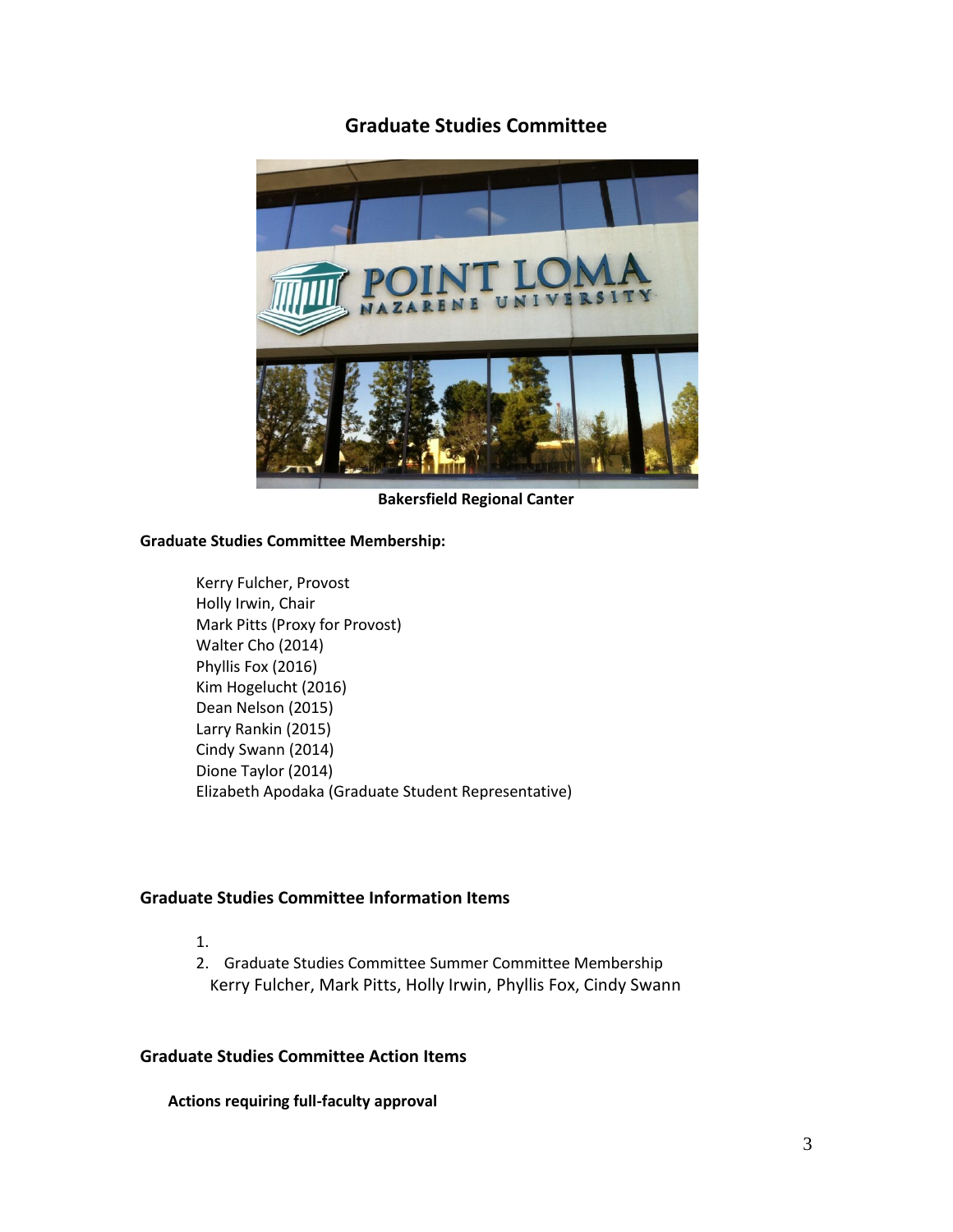1.

## **Actions not requiring full-faculty approval**

3. Curricular Guidelines, v. 7 approved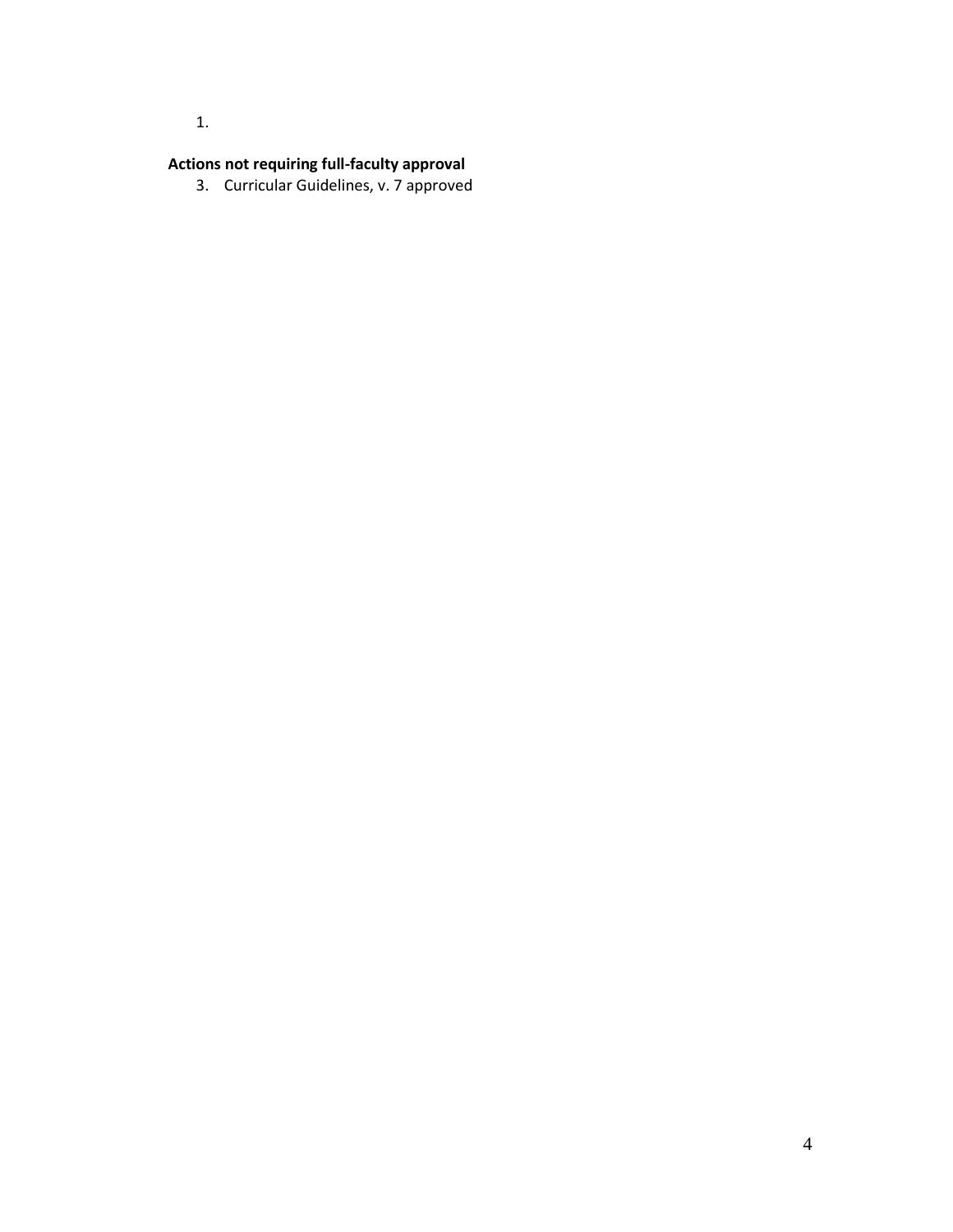## **Academic Programs End of Year Highlights**

## *Department of Biology*

## **MASTER OF ARTS AND MASTER OF SCIENCE IN GENERAL BIOLOGY Dr. Dianne Anderson, Graduate Program Director Dr. Dawne Page, Department Chair**

## **I. Name of Program and year program began**

Master of Science in General Biology, 2006 Master of Arts in General Biology, 2006

#### **II. Number of students currently, 2013-2014 AY**

Head Count:

| Program | Summer '13 | <b>Fall '13</b> | Spring '14 |
|---------|------------|-----------------|------------|
| MA      |            |                 |            |
| MS      |            |                 |            |

Credit Hour Count:

| Program   | Summer '13 | Fall '13 | Spring '14 |
|-----------|------------|----------|------------|
| MA        |            |          |            |
| <b>MS</b> |            |          |            |

#### **III. Number of students last year, 2012-2013 AY**

| Head Count: |            |          |            |  |  |
|-------------|------------|----------|------------|--|--|
| Program     | Summer '12 | Fall '12 | Spring '13 |  |  |
| MA          |            |          |            |  |  |
| MS          |            |          |            |  |  |

 **\*Inaccuracy in these values: numbers much too high, need verification from IT** Credit Hour Count:

| Program | Summer '12 | <b>Fall '12</b> | Spring '13 |
|---------|------------|-----------------|------------|
| MA      | 106        | ີ C<br>36       | າາ<br>تے   |
| MS      | 39         | ີ<br>ے ے        | ົ<br>۷b    |

**IV. Number of students who have either defended their thesis or passed the MA exam in 2013-2014 AY**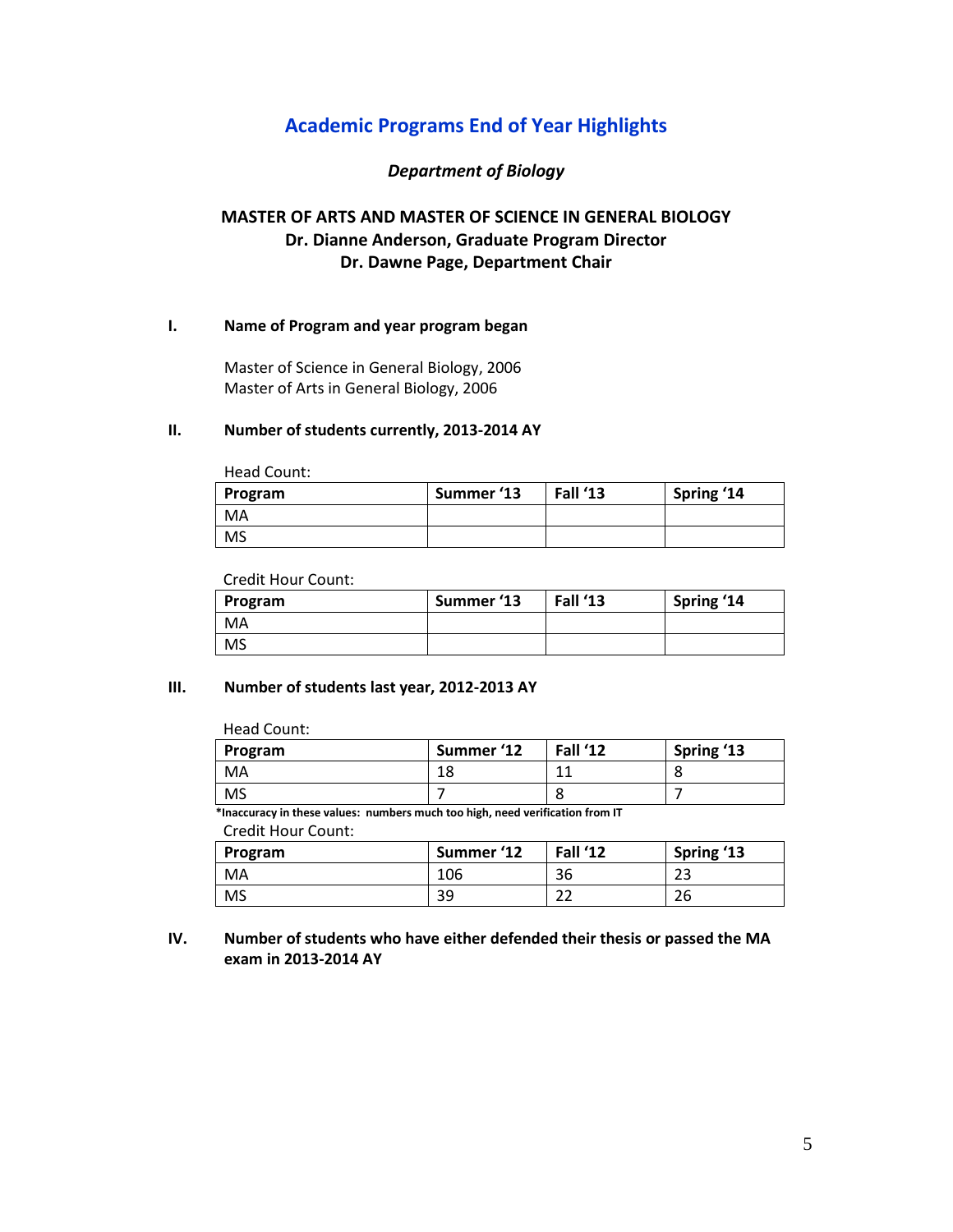## **V. Number of students who have either defended their thesis or passed the MA exam in 2012-2013 AY**

1 MS student completed her thesis project 4 MA students passed the MA exam

## **VI. Total # students who have graduated from program since its inception**

- a. MA in General Biology -
- b. MS in General Biology -

## **VII. Student Scholarship in 2013-2014**

**VIII. General program update for 2013-2014**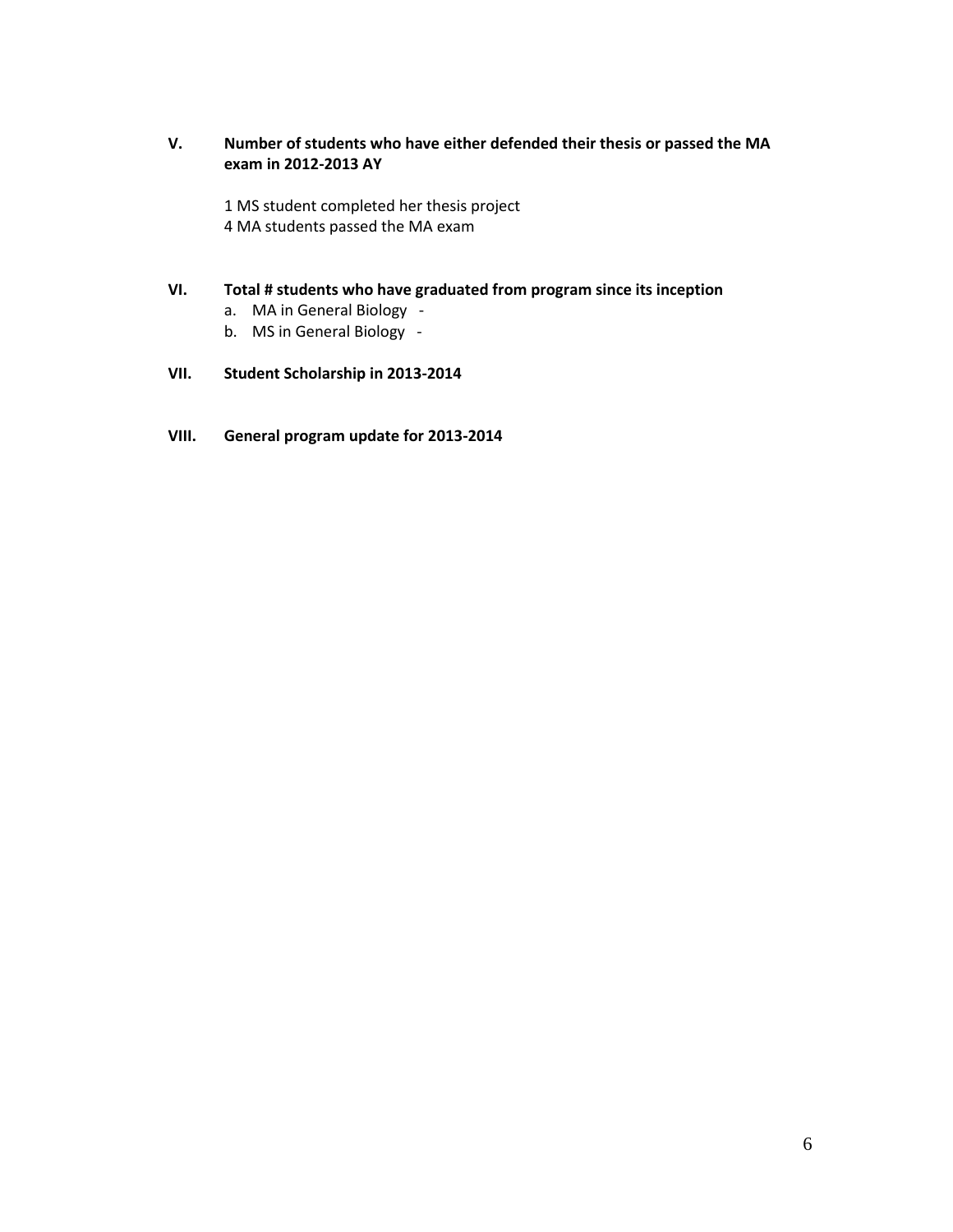#### *Fermanian School of Business*

## **MASTER OF BUSINESS ADMINSTRATION Dr. Jamie Ressler, Associate Dean, Graduate Business Education Dr. Ken Armstrong, Interim Dean, Fermanian School of Business**

#### **I. Name of Program and year program began**

Masters in Business Administration (MBA), Evening program: Fall 2001 Masters in Business Administration (MBA), 5<sup>th</sup> year program: Fall 2013

#### **II. Number of students currently, 2013-2014 AY**

| <b>MBA Program</b>        | Summer '13 | Fall '13 | Spring '14 |
|---------------------------|------------|----------|------------|
| Head Count:               |            |          |            |
| <b>Credit Hour Count:</b> |            |          |            |

#### **III. Number of students last year, 2012-2013 AY**

| <b>MBA Program</b> | Summer '12 | Fall '12 | Spring '13 |
|--------------------|------------|----------|------------|
| Head Count:        |            |          |            |
| Credit Hour Count: |            |          |            |

#### **IV. Number of students who have completed their thesis project in 2013-2014 AY**

**V. Number of students who have completed their thesis project in 2012-2013 AY** 

20 students

#### **VI. Total # students who have graduated from program since its inception**

- a. Evening MBA -
- b. 5<sup>th</sup> Year MBA -
- **VII. Student Scholarship in 2013-2014**

## **VIII. General Program Update for 2013-2014**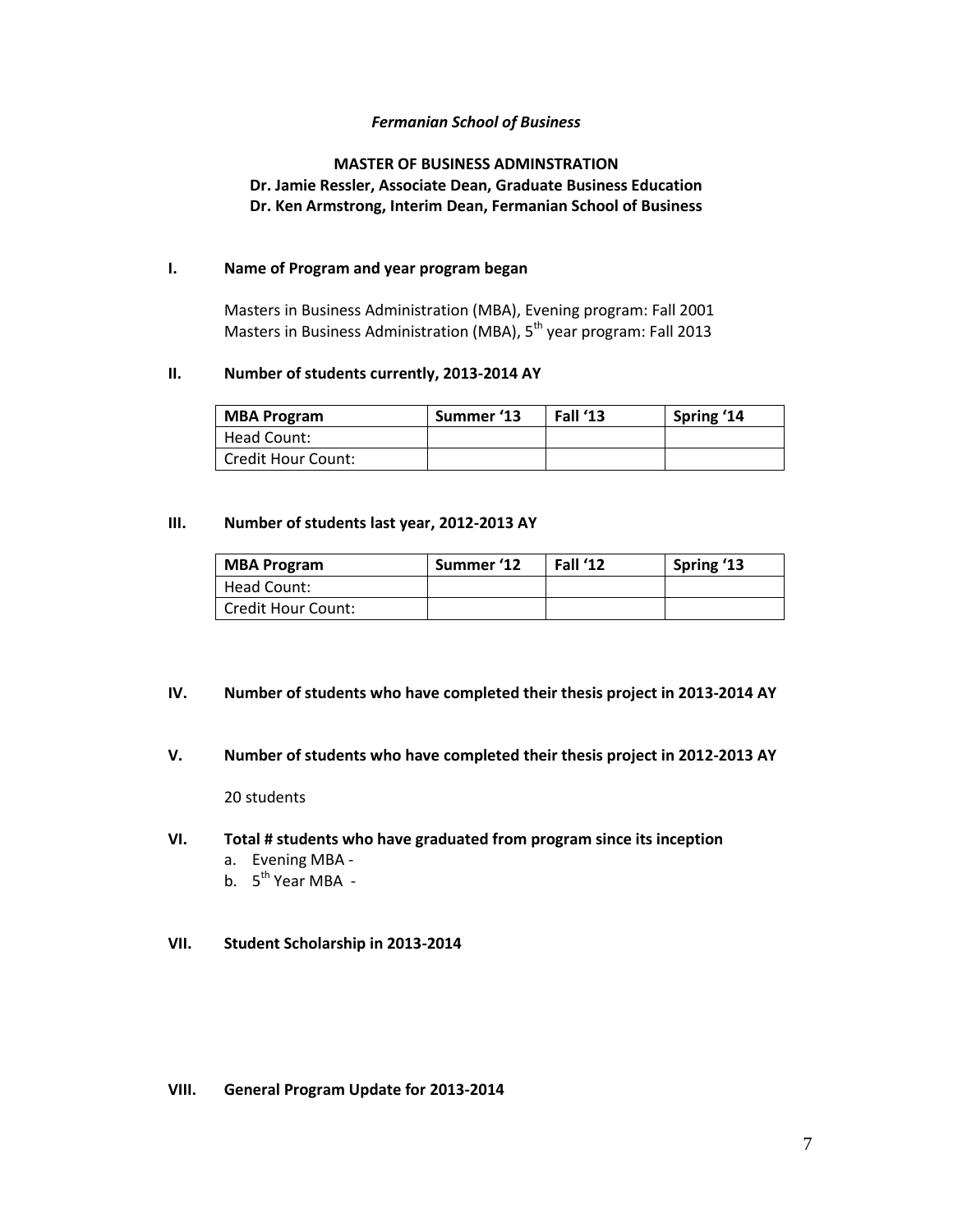## *School of Education*

## **BAKERSFIELD REGIONAL CENTER Dr. Jill Hamilton-Bunch, Associate Dean for Teacher Education**

## **INLAND EMPIRE REGIONAL CENTER Constance Fish, Director**

## **MISSION VALLEY REGIONAL CENTER XXXXXXXXXXXXXXX, Associate Dean for Mission Valley**

## **Dr. Deb Erickson, SOE School Dean**

## **I. Name of Program and year program began**

## **Master of Arts in Education (Year began?)**

- o Educational Leadership
	- **Preliminary/Clear Administrative Services Credential**
- o Teaching and Learning
	- CLAD
	- **Reading Certificate**
	- **E** Clear Credential
- o Teaching and Learning with Technology
- o Counseling and Guidance
	- **Pupil Personnel Services Credential**
	- Child Welfare and Guidance
- o Special Education
	- **E** Level I/Level II Education Specialist Credentials

## **Master of Arts in Teaching (2009)**

- o Single Subject
- o Multiple Subject
- o Special Education (Mild/Moderate)
- o Special Education (Moderate/Severe)
- **Master of Arts in Special Education (2010)**
	- o Clear Education Specialist Credential
	- o Added Authorizations in Special Education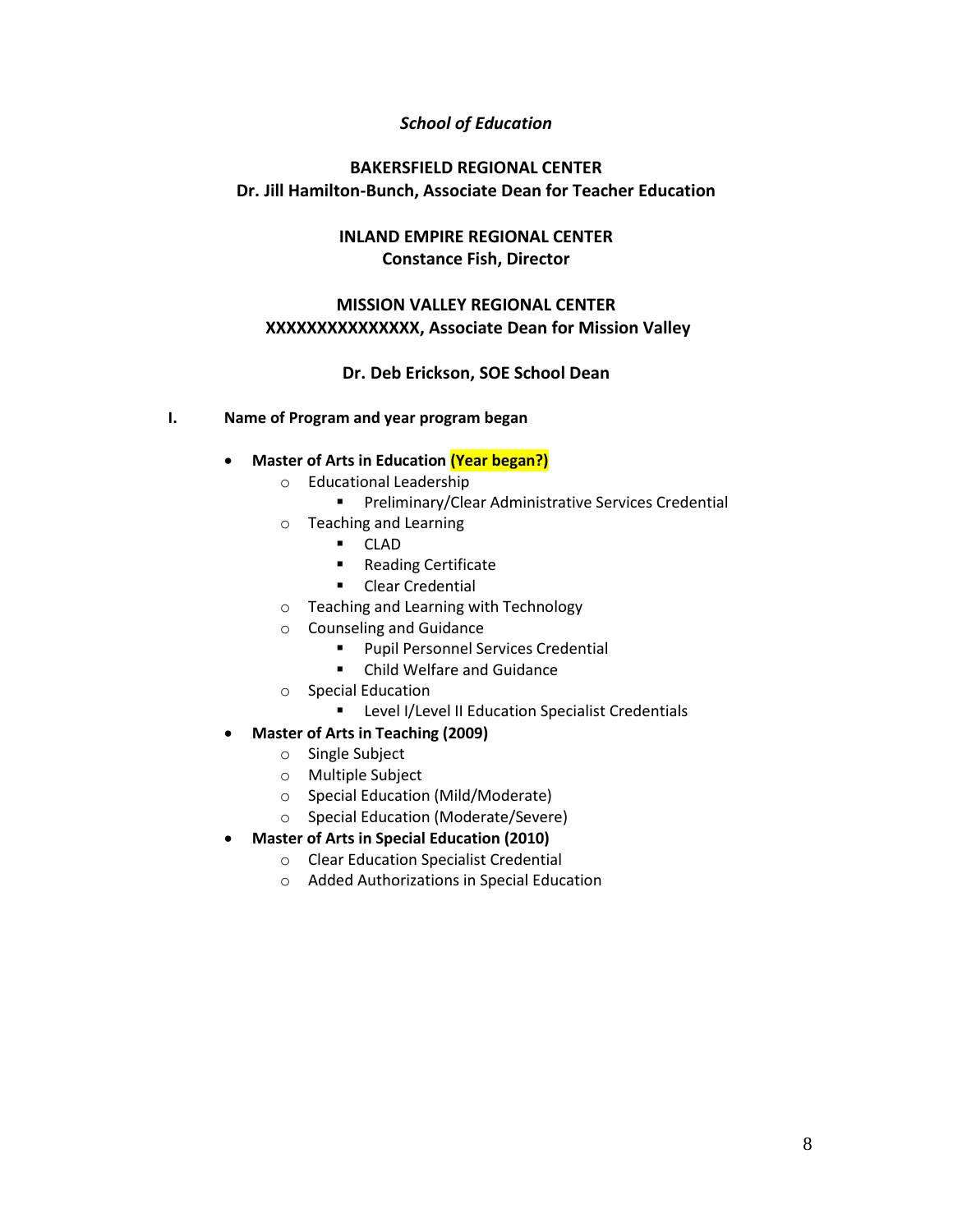## **II. Number of students currently, AY 2013-2014**

| <b>Headcount: FA 2013</b>      | Arcadia | Bakersfield | <b>Inland Empire</b> | <b>Mission Valley</b> | Total |
|--------------------------------|---------|-------------|----------------------|-----------------------|-------|
| Education                      |         |             |                      |                       |       |
| Education - MAT                |         |             |                      |                       |       |
| Non-Teaching Credential        |         |             |                      |                       |       |
| <b>Teacher Education Prog.</b> |         |             |                      |                       |       |
| <b>Special Education</b>       |         |             |                      |                       |       |
| Education - Austism Cert       |         |             |                      |                       |       |
| Total                          |         |             |                      |                       |       |

| <b>Credit Hours: FA 2013</b>   | Arcadia | Bakersfield | Inland<br>Empire | Mission<br>Valley | Total |
|--------------------------------|---------|-------------|------------------|-------------------|-------|
| Education                      |         |             |                  |                   |       |
| Education - MAT                |         |             |                  |                   |       |
| Non-Teaching Credential        |         |             |                  |                   |       |
| <b>Teacher Education Prog.</b> |         |             |                  |                   |       |
| <b>Special Education</b>       |         |             |                  |                   |       |
| Education - Austism Cert       |         |             |                  |                   |       |
| Total                          |         |             |                  |                   |       |

| <b>Headcount: SP 2014</b>      | Arcadia | Bakersfield | <b>Inland Empire</b> | <b>Mission Valley</b> | Total |
|--------------------------------|---------|-------------|----------------------|-----------------------|-------|
| Education                      |         |             |                      |                       |       |
| Education - MAT                |         |             |                      |                       |       |
| Non-Teaching Credential        |         |             |                      |                       |       |
| <b>Teacher Education Prog.</b> |         |             |                      |                       |       |
| <b>Special Education</b>       |         |             |                      |                       |       |
| Education - Austism Cert       |         |             |                      |                       |       |
| Total                          |         |             |                      |                       |       |

| <b>Credit Hours: SP 2014</b>   | Arcadia | <b>Bakersfield</b> | <b>Inland Empire</b> | <b>Mission Valley</b> | Total |
|--------------------------------|---------|--------------------|----------------------|-----------------------|-------|
| Education                      |         |                    |                      |                       |       |
| Education - MAT                |         |                    |                      |                       |       |
| Non-Teaching Credential        |         |                    |                      |                       |       |
| <b>Teacher Education Prog.</b> |         |                    |                      |                       |       |
| <b>Special Education</b>       |         |                    |                      |                       |       |
| Education - Austism Cert       |         |                    |                      |                       |       |
| Total                          |         |                    |                      |                       |       |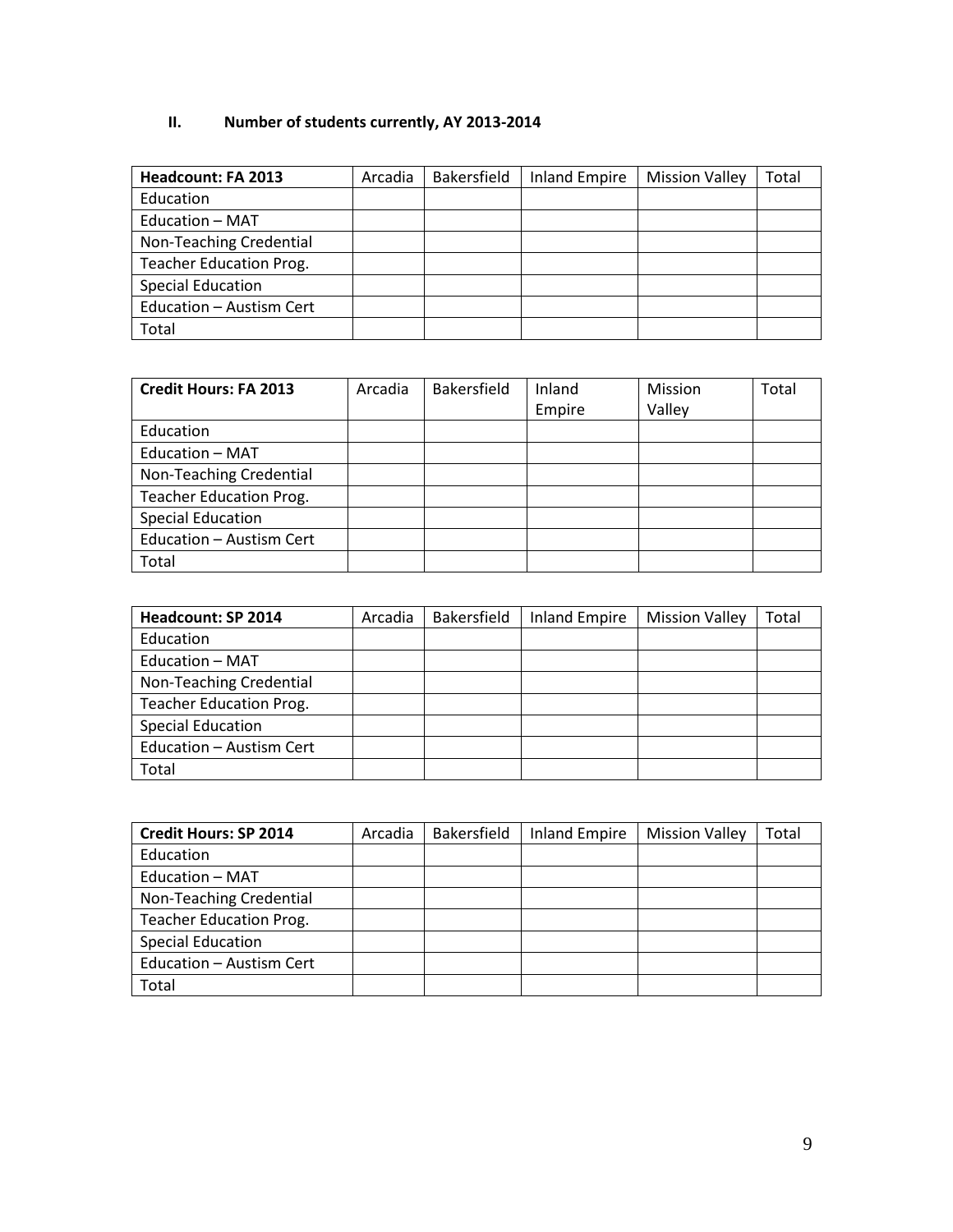## **III. Number of students last year, AY 2012-2013**

| <b>Credit Hours: FA 2012</b>   | Arcadia | Bakersfield | Inland | Mission | Total  |
|--------------------------------|---------|-------------|--------|---------|--------|
|                                |         |             | Empire | Valley  |        |
| Education                      | 67      | 482.5       | 11     | 751     | 1311.5 |
| Education - MAT                | 216     | 924         | 98     | 1193    | 2431   |
| Non-Teaching Credential        | 8       |             | 12     | 16      | 36     |
| <b>Teacher Education Prog.</b> |         | 6           |        |         | 9      |
| <b>Special Education</b>       | 36      | 100         | 64.5   | 151     | 351.5  |
| Education - Austism Cert       | 3       |             | $\cup$ |         | 6      |
| Total                          | 333     | 1512.5      | 185.5  | 2114    | 4145   |

| <b>Credit Hours: SP 2013</b>   | Arcadia | Bakersfield | <b>Inland Empire</b> | <b>Mission Valley</b> | Total  |
|--------------------------------|---------|-------------|----------------------|-----------------------|--------|
| Education                      | 13      | 478         | 75                   | 673.5                 | 1239.5 |
| Education - MAT                | 86      | 1102.5      | 80                   | 1166                  | 2434.5 |
| Non-Teaching Credential        | 3       |             | 18                   | 13                    | 37     |
| <b>Teacher Education Prog.</b> |         |             | 0                    |                       |        |
| <b>Special Education</b>       | 24      | 181.5       | 45                   | 214                   | 464.5  |
| Education - Austism Cert       |         |             | 0                    |                       |        |
| Total                          | 126     | 1765        | 218                  | 2073.5                | 4182.5 |

| <b>Headcount: FA 2012</b>      | Arcadia | Bakersfield | <b>Inland Empire</b> | <b>Mission Valley</b> | Total |
|--------------------------------|---------|-------------|----------------------|-----------------------|-------|
| Education                      | 19      |             |                      | 116                   | 215   |
| Education - MAT                | 38      | 153         | 12                   | 130                   | 333   |
| Non-Teaching Credential        |         |             |                      |                       | 10    |
| <b>Teacher Education Prog.</b> |         |             |                      |                       |       |
| <b>Special Education</b>       |         | 16          |                      | 26                    |       |
| Education - Austism Cert       |         |             |                      |                       |       |
| Total                          | 69      | 247         | 26                   | 777                   | 619   |

| <b>Headcount: SP 2013</b>      | Arcadia | Bakersfield | <b>Inland Empire</b> | <b>Mission Valley</b> | Total |
|--------------------------------|---------|-------------|----------------------|-----------------------|-------|
| Education                      |         | 75          | 18                   | 96                    | 192   |
| Education - MAT                | 16      | 156         | 13                   | 136                   | 321   |
| Non-Teaching Credential        |         |             |                      |                       | 12    |
| <b>Teacher Education Prog.</b> |         |             |                      |                       |       |
| <b>Special Education</b>       |         | 32          |                      | 35                    | 80    |
| Education - Austism Cert       |         |             |                      |                       |       |
| Total                          | 25      | 264         | 44                   | 273                   | 606   |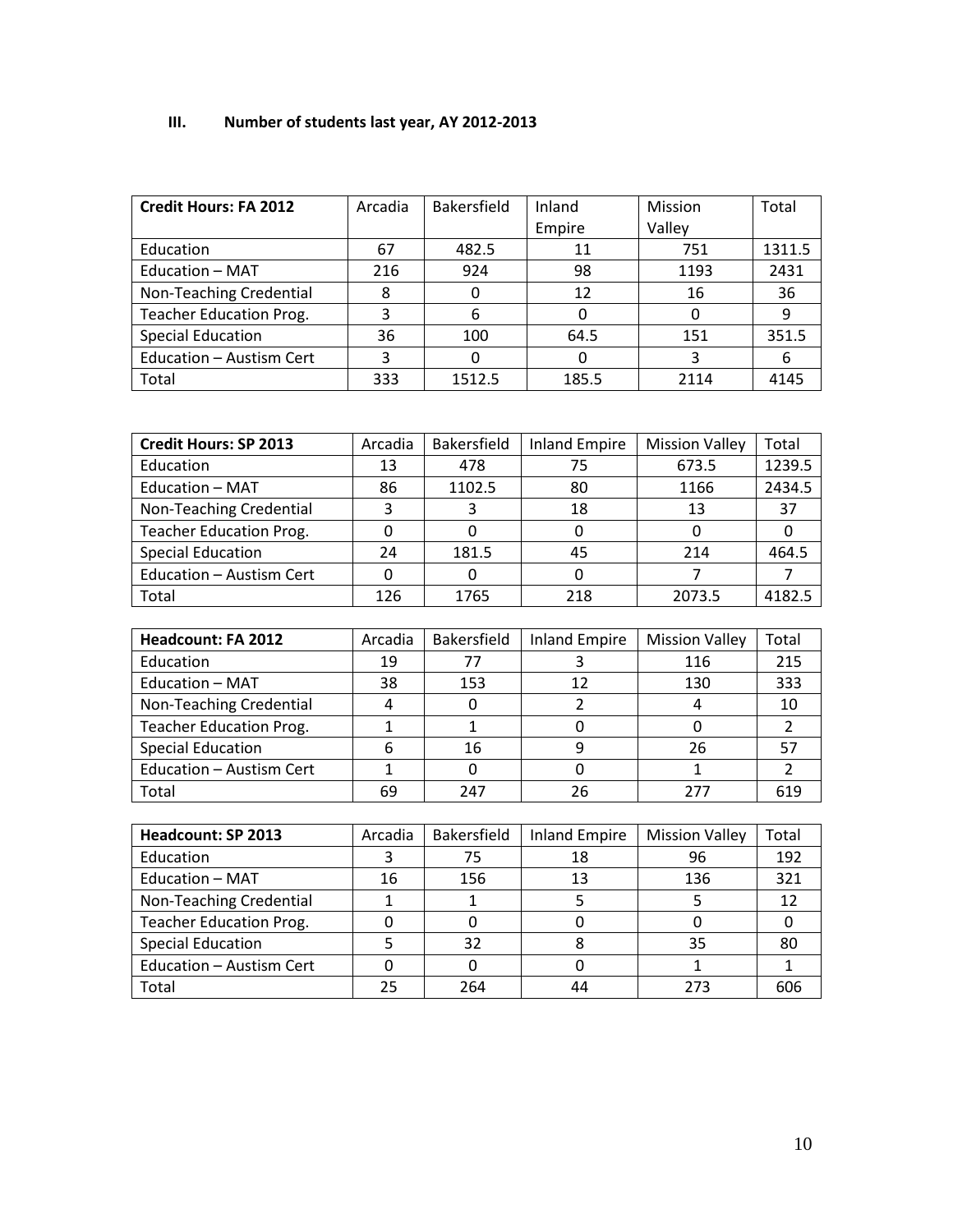- **IV. Number of students who have completed their thesis project in 2013-2014 AY**
- **V. Number of students who have completed their thesis project in 2012-2013 AY**
- **VI. Total # students who have graduated from program since its inception** 
	- a. Master of Arts in Education
		- i. Education Leadership –
		- ii. Teaching and Learning –
		- iii. Teaching and Learning with Technology –
		- iv. Counseling and Guidance –
	- b. Master of Arts in Teaching
		- i. Single Subject –
		- ii. Multiple Subject –
		- iii. Special Education (Mild/Moderate) –
		- iv. Special Education (Moderate/Severe) –
	- c. Master of Arts in Special Education -

#### **VII. Student Scholarship in 2013-2014**

**VIII. General Program Update for 2013-2014**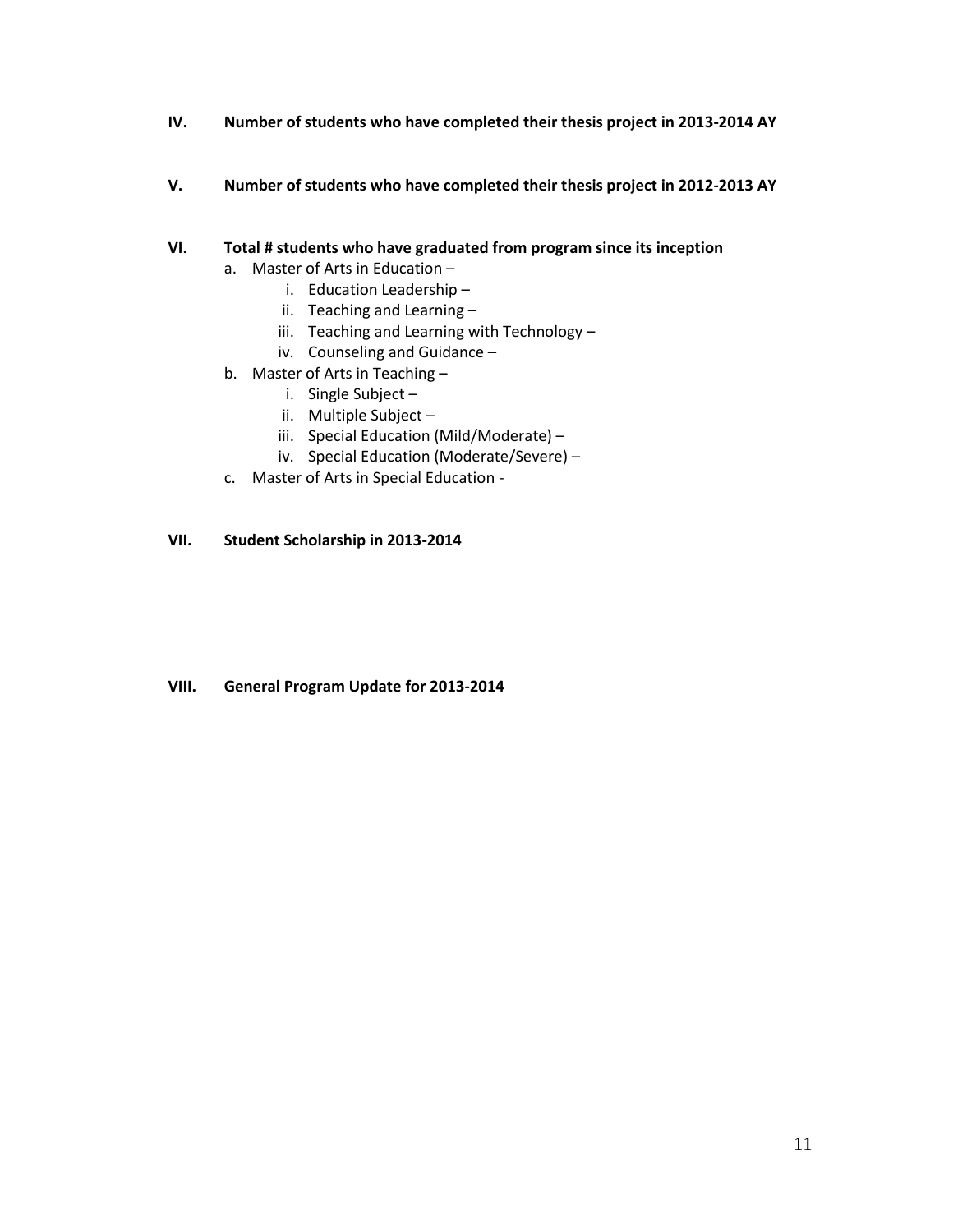*School of Nursing*



**MASTER OF SCIENCE IN NURSING Dr. Jeanne Maiden, Program Director Dr. Barbara Taylor, School Dean**

**I. Name of Program and year program began**  Master of Nursing- Clinical Nurse Specialist (CNS), 2002 RN-MSN Master of Nursing- CNS, January 2009 Post MSN Certificate Program- CNS, 2002 Master of Science in Nursing, General, Fall 2012 RN-MSN Master of Science in Nursing, General, Fall 2013

## **II. Number of students currently, 2013-2014 AY**

#### **Head Count:**

| Program       | Summer '13 | <b>Fall '13</b> | Spring '14 |
|---------------|------------|-----------------|------------|
| CNS           |            | 50              | 47         |
| <b>MSN</b>    | 13         | 33              | 44         |
| <b>RN-MSN</b> | 44         | 37              | -47        |

**\*RN-MSN includes CNS and MSN students; may fall into two categories**

## **Credit Hour Count:**

| Program       | Summer '13 | Fall '13 | Spring '14 |
|---------------|------------|----------|------------|
| CNS           |            |          |            |
| <b>MSN</b>    |            |          |            |
| <b>RN-MSN</b> |            |          |            |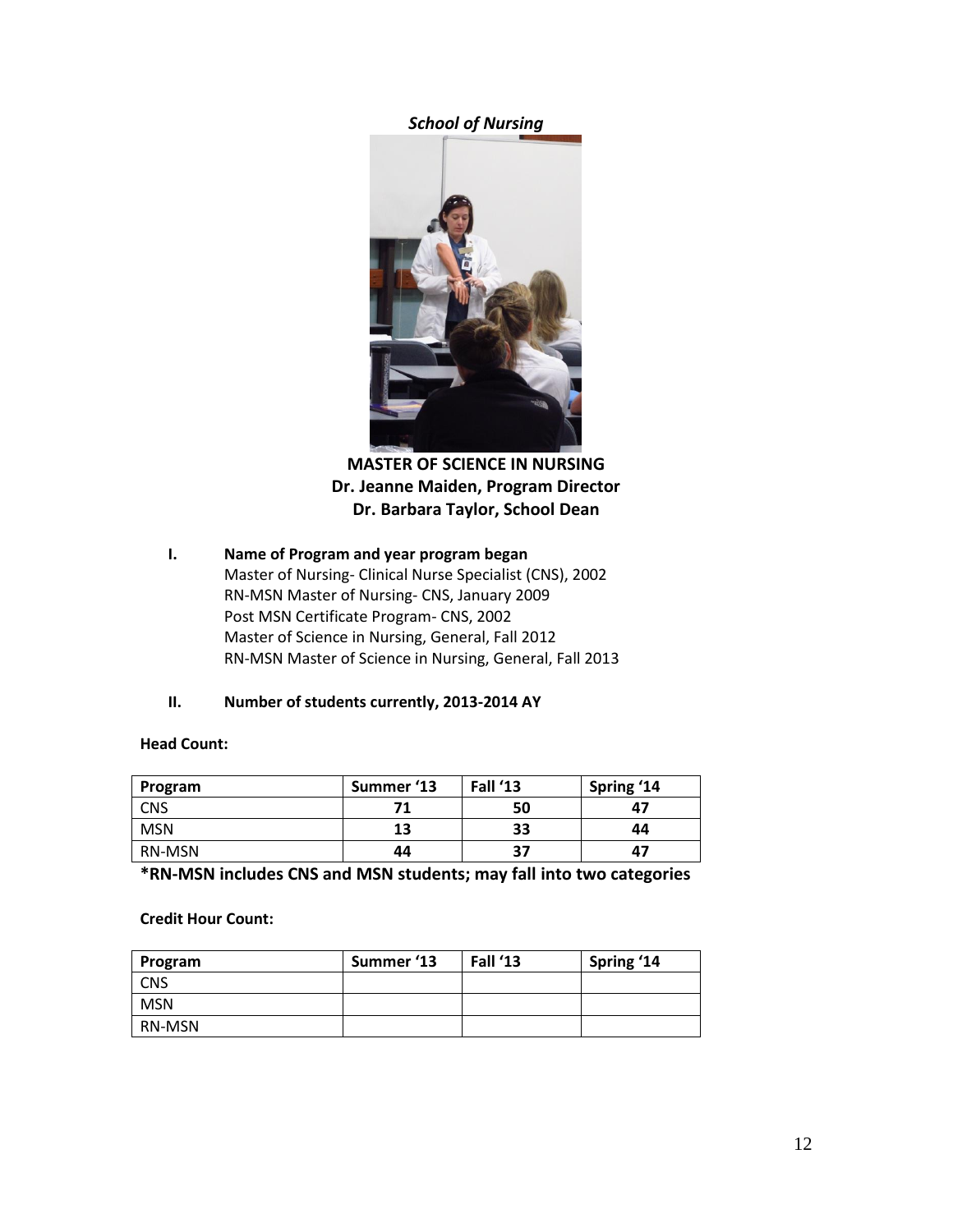**III. Number of students last year, 2012-2013 AY** 

**Head Count:**

| Program       | Summer '12 | Fall '12 | Spring '13 |
|---------------|------------|----------|------------|
| <b>CNS</b>    | 93         | 64       |            |
| <b>MSN</b>    |            |          |            |
| <b>RN-MSN</b> | 36         | 31       |            |

**\*RN-MSN includes CNS students; may fall into both categories**

**Credit Hour Count:** 

| Program       | Summer '12 | Fall '12 | Spring '13 |
|---------------|------------|----------|------------|
| <b>CNS</b>    |            |          |            |
| <b>MSN</b>    |            |          |            |
| <b>RN-MSN</b> |            |          |            |

**IV. Number of students who have defended their thesis/completed their project in 2013-2014 AY** 

**24**

**V. Number of students who have defended their thesis/completed their project in 2012-2013 AY** 

**28**

**VI. Total # students who have graduated from program since its inception (List each program separately.)**

| <b>Graduate Program</b>      | <b>Total Graduates since Inception</b> |
|------------------------------|----------------------------------------|
| <b>MSN-CNS</b>               | 83                                     |
| <b>MSN Nurse Educator</b>    | 16                                     |
| <b>RN-MSN CNS</b>            | 19                                     |
| <b>RN-MSN Nurse Educator</b> |                                        |
| <b>Post MSN CNS</b>          | л                                      |
| <b>Post MSN Educator</b>     |                                        |
| <b>Total Graduates</b>       | 177                                    |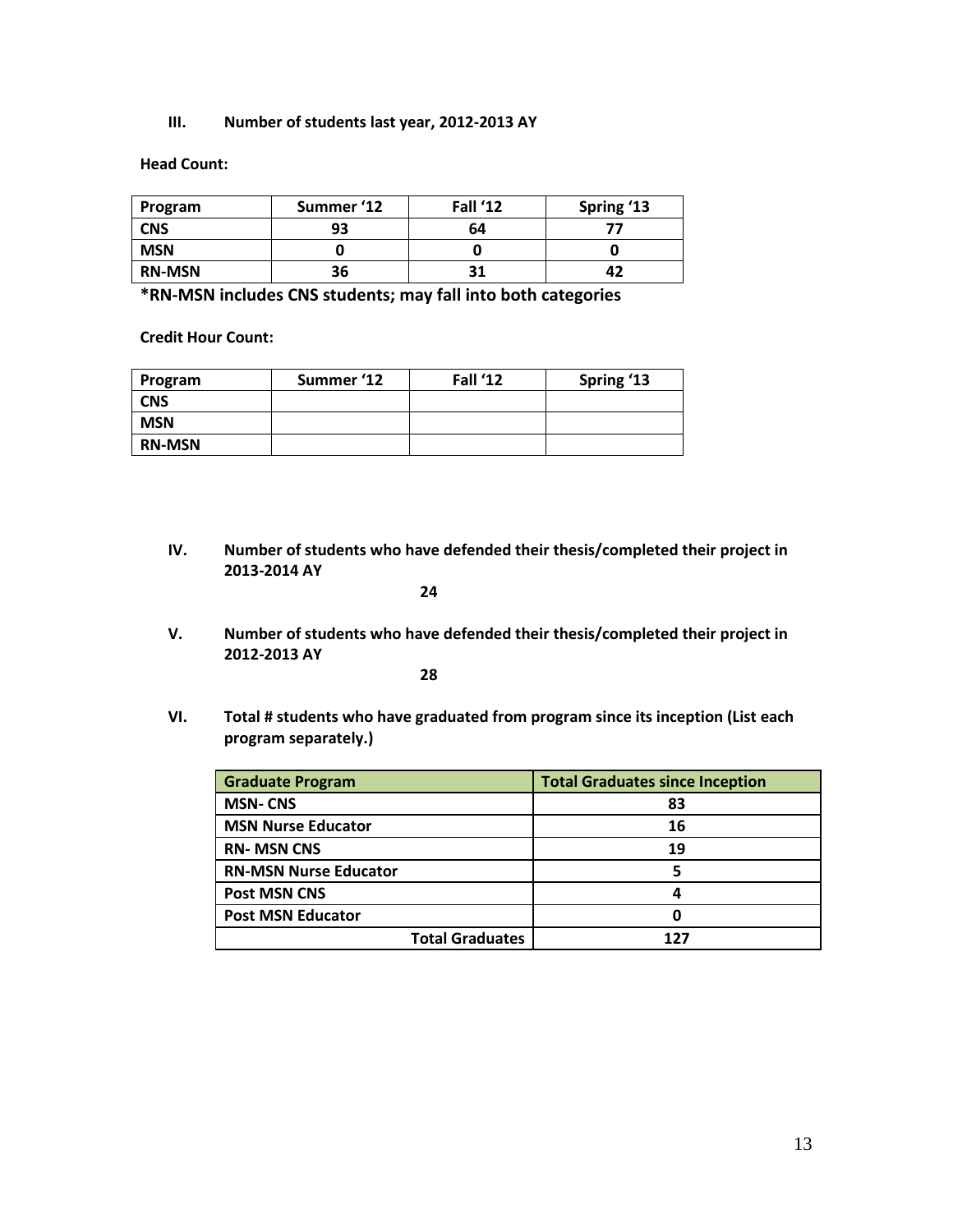| <b>Student</b>         | <b>Cohort</b> | <b>Title</b>                                                                                                                                                                                                              | <b>Available</b> | <b>Graduation</b> |
|------------------------|---------------|---------------------------------------------------------------------------------------------------------------------------------------------------------------------------------------------------------------------------|------------------|-------------------|
|                        |               |                                                                                                                                                                                                                           | for check        | Date (except      |
|                        |               |                                                                                                                                                                                                                           | out              | where noted)      |
| Ayub, Gisela           | 10            | An Integrative Literature Review on<br><b>Bullying Among Nurses</b>                                                                                                                                                       | $\overline{2}$   | $8 - 23 - 13$     |
| Bruce, Heather<br>Rose | 10            | <b>Evaluation of a Nurse-Initiated Sepsis</b><br>Protocol in the Emergency Department                                                                                                                                     | $\mathbf{1}$     | $8 - 23 - 13$     |
| Chevillon, Cassia      | 10            | Randomized Controlled Trial: Evaluation<br>of Multifaceted Preoperative Patient<br>Education on Anxiety, Delirium,<br>Knowledge and Patient Satisfaction<br>among Post-Pulmonary<br><b>Thromboendarterectomy Patients</b> | $\overline{2}$   | $8 - 23 - 13$     |
| Claiborne, Vanessa     | 10            | Development of a Tracheostomy Care<br><b>Education Program</b>                                                                                                                                                            | $\overline{2}$   | $10-25-13$        |
| Clenney, Shannon       | 10            | Assessing Health Literacy and Self<br>Management in Patients with Heart<br>Failure                                                                                                                                        | $\mathbf{1}$     | $8 - 23 - 13$     |
| Cork, Lisa             | 10            | Quality of Life Following a Work-related<br>Back Injury for Registered Nurses: An<br>integrative Review of Evidence                                                                                                       | $\mathbf{1}$     | $12 - 20 - 13$    |
| Dykes, Phyllis         | 10            | Development of an Educational Plan with<br><b>Compassion Fatigue Preventive</b><br><b>Strategies for Registered Nurses</b>                                                                                                | $\overline{2}$   | $8 - 23 - 13$     |
| Franklin, June         | 10            | An Educational Program on the<br><b>Treatment and Prevention of Diabetic</b><br>Foot Ulcers in the Elderly for Novice<br>Registered Nurses in the Long Term<br>Acute Care and Skilled Nursing Facility                    | $\mathbf{1}$     | $12 - 20 - 13$    |
| Furseth, Paula         | 10            | <b>Impacts of Interprofessional Education</b><br>among Nursing Students and Paramedic<br><b>Students</b>                                                                                                                  | $\mathbf{1}$     | $10-25-13$        |
| Garcia, Heather        | 10            | The Effects of Preoperative Education on<br>Parental Anxiety and Knowledge with<br>Children Undergoing a Posterior Spinal<br>Fusion                                                                                       | $\overline{2}$   | $8 - 23 - 13$     |
| Gatson, Devona         | 10            | The Lived Experience of a Patient<br>Communication with the Nurse During an<br>Emergency Room Visit: A<br>Phenomenological Study                                                                                          | $\mathbf{1}$     | $12 - 20 - 13$    |

## **VII. Student Scholarship in 2013-2014**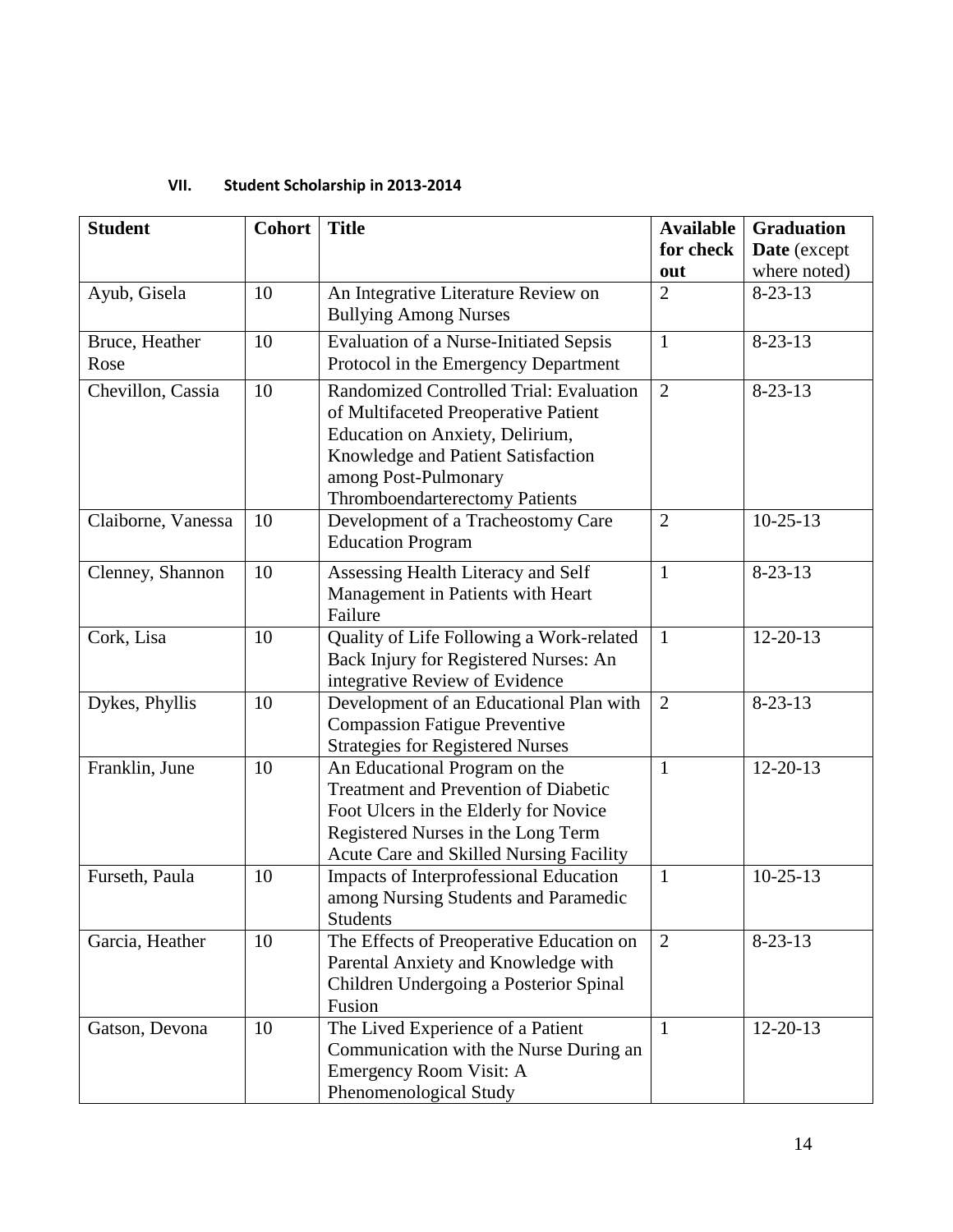| Ghabeljoo, Jila   | 10 | <b>Exploring Lived Experiences of Nurses</b>                                                                                                                                                                       | $\mathbf{1}$   | $10-25-13$     |
|-------------------|----|--------------------------------------------------------------------------------------------------------------------------------------------------------------------------------------------------------------------|----------------|----------------|
|                   |    | Who Lost Loved One While taking Care<br>of Patients                                                                                                                                                                |                |                |
| Hardesty, Deborah | 10 | Attitudes of Undergraduate and Graduate<br><b>Nursing Students Toward Hastened</b><br>Death in the Terminally Ill Adult Patient:<br>A Mixed Methods Study                                                          | 1              | $12 - 20 - 13$ |
| Heinen, Susan     | 8  | Effectiveness of Sepsis Education and<br>Emergency Room Nurses' Self-<br>Confidence of Nursing Knowledge and<br>Practice                                                                                           | $\mathbf{1}$   | $10 - 25 - 13$ |
| Hellyar, Mary     | 10 | Randomized Controlled Trial: Evaluation<br>of Multifaceted Preoperative Patient<br>Education on Anxiety, Delirium,<br>Knowledge and Patient Satisfaction<br>among Post-Pulmonary<br>Thromboendarterectomy Patients | $\mathbf{1}$   | $8 - 23 - 13$  |
| Leydens, Sandra   | 8  | The Effect of Pre-Transplant Creatinine<br>on the Percent Improvement in Kidney<br>Function after Kidney Transplantation                                                                                           | 1              | $5-10-14$      |
| McComas, Jeffery  | 10 | The Impact of an Electronic Medication<br><b>Administration Record on Medication</b><br>Administration Efficiency and<br><b>Medication Errors</b>                                                                  | $\mathbf{1}$   | $8 - 23 - 13$  |
| Sekol, Michi      | 10 | Professional Quality of Life and Job<br>atisfaction<br>Among Pediatric Nurses.                                                                                                                                     | 1              | $12 - 20 - 13$ |
| Silva, Wendy      | 10 | Skin Care Guidelines for the Neonate<br>Aged 13-30 Weeks                                                                                                                                                           | $\overline{2}$ | $8 - 23 - 13$  |
| Sorgi, Jessica    | 9  | Nurses' Attitudes toward Death and Care<br>of the Dying Patients                                                                                                                                                   | $\mathbf{1}$   | $8 - 23 - 13$  |
| Twyman, Sandra    | 10 | Triple P: A Perioperative Preceptor<br>Program                                                                                                                                                                     | $\overline{2}$ | $8 - 23 - 13$  |
| Velasco, Kristine | 9  | An Educational Program on Intravascular<br><b>Catheter Maintenance to Reduce and</b><br>Prevent Intravascular Catheter-related<br>Infections                                                                       | $\mathbf{1}$   | $8 - 23 - 13$  |
| Wong, Kira        | 10 | The Effect of an Early Mobility Protocol<br>among Critically Ill Patients                                                                                                                                          | 1              | $8 - 23 - 13$  |
| Wyma, Heather     | 10 | Improving Outcomes in out-of-hospital<br>Cardiac Arrest in the Emergency<br>Department                                                                                                                             | $\mathbf{1}$   | $12 - 20 - 13$ |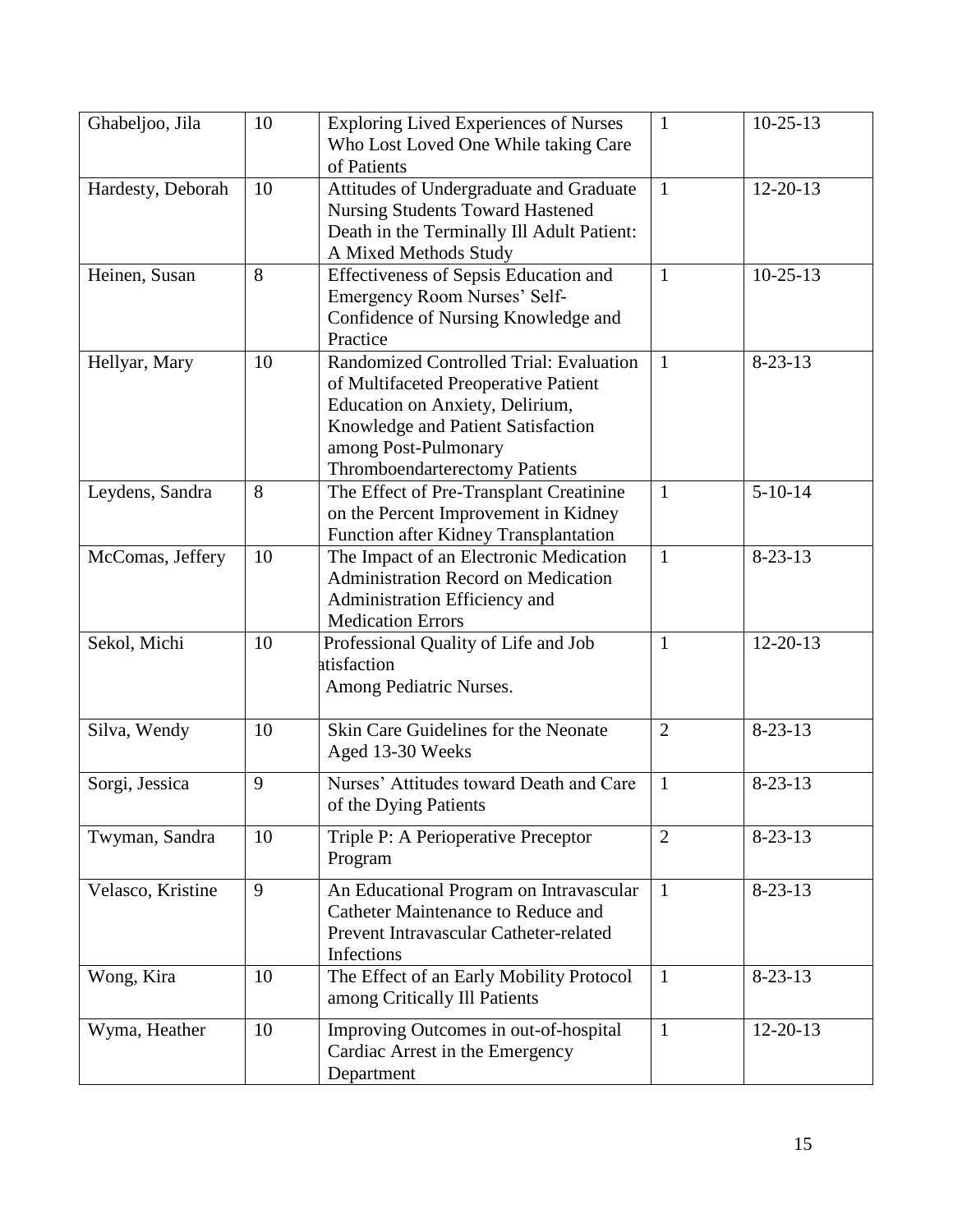**VIII. General Program Update for 2013-2014**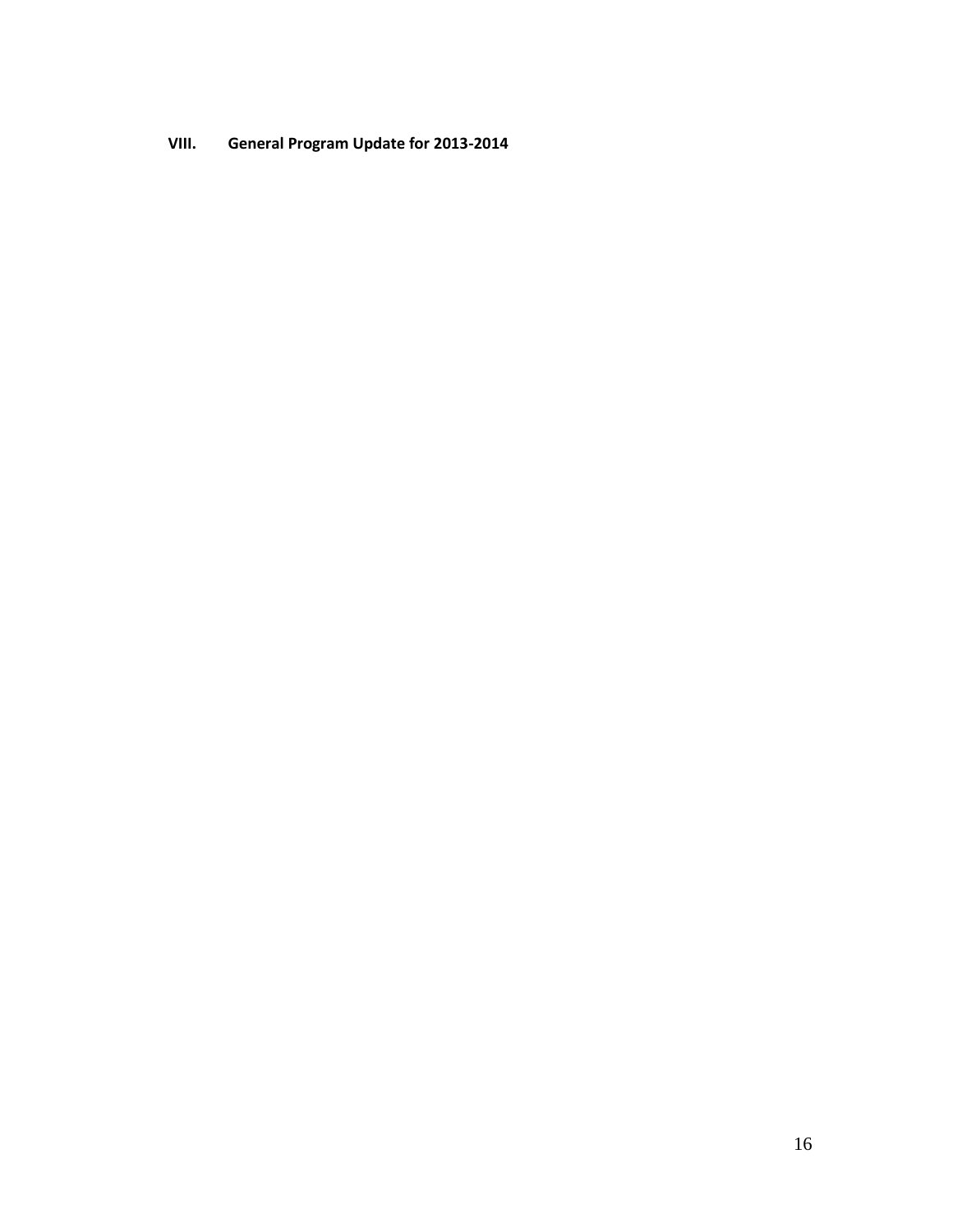## *School of Theology and Christian Ministry*

## **MASTER OF MINISTRY DEGREE PROGRAM Dr. Ron Benefiel, Program Director and School Dean**

**I. Name of the program and year the program began** Master of Ministry, 1986

#### **II. Number of students currently, 2013-2014 AY:**

#### **Head Count:**

| Program            | Summer '13 | Fall '13 | Spring '14 |
|--------------------|------------|----------|------------|
| Master of Ministry | ر _        |          |            |

#### **Credit Hour Count:**

| Program            | Summer '13 | Fall '13 | Spring '14 |
|--------------------|------------|----------|------------|
| Master of Ministry | 120        |          |            |

## **III. Number of students last year, 2012-2013 AY:**

## **Head Count:**

| Program                   | Summer '12 | Fall '12 | Spring '13 |
|---------------------------|------------|----------|------------|
| <b>Master of Ministry</b> |            |          |            |

#### **Credit Hour Count:**

| Program            | Summer '12 | Fall '12 | Spring '13 |
|--------------------|------------|----------|------------|
| Master of Ministry |            | ر        | 105        |

- **IV. Number of students who have defended their thesis/completed their project in 2013- 2014 AY**
- **V. Number of students who have defended their thesis/completed their project in 2012- 2013 AY**
- **VI. Total number of students who have graduated from the program since its inception:**